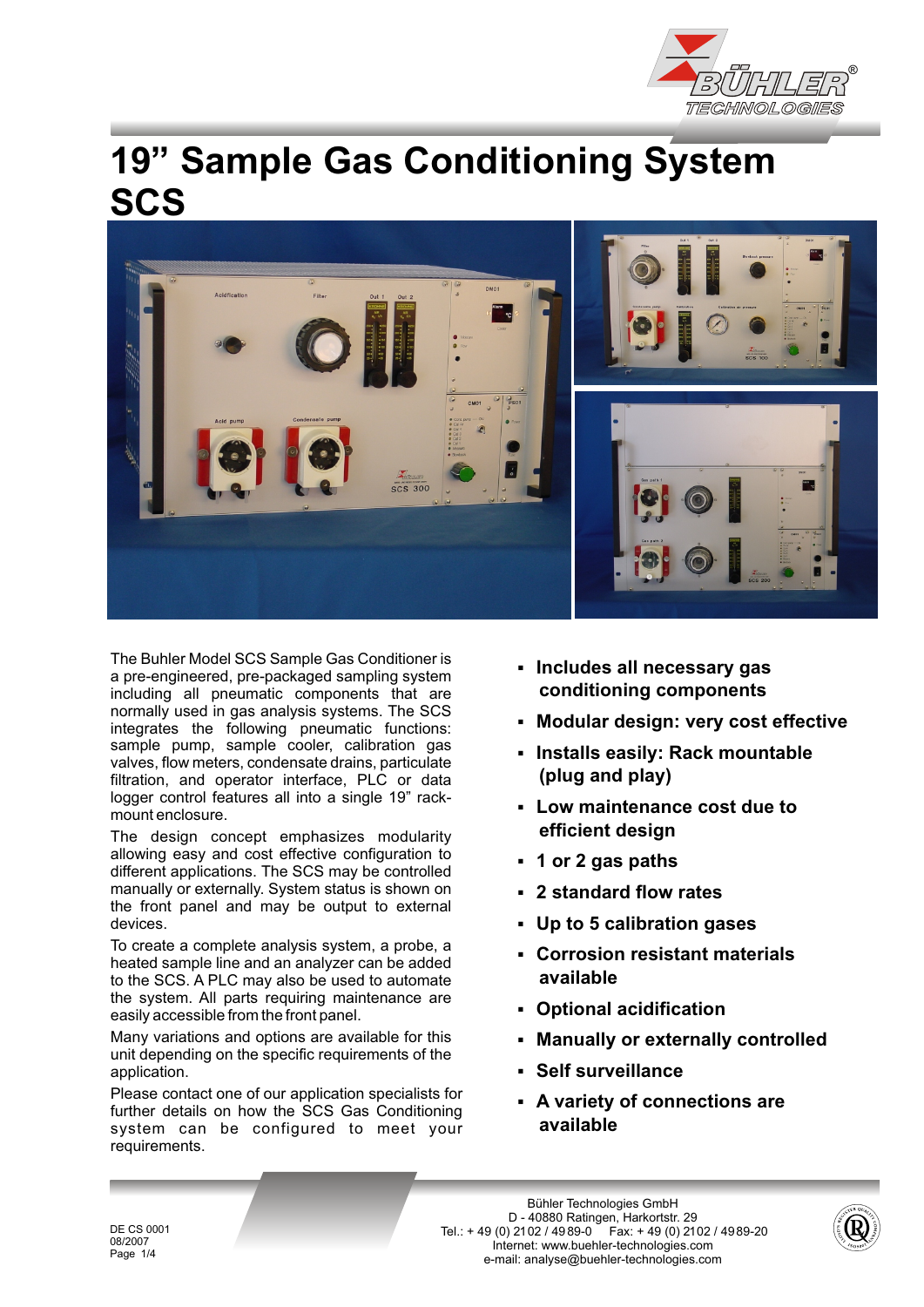## **Description**

There are six standard stock configurations of the SCS. However, due to the modular design of the SCS, the unit can be configured for a wide variety of flow and control options. As an example, the SCS 300 (shown on the first page) is described below. Drawings of the views and dimensions are shown on the last page. Not all of the described modules are required for all applications (e.g. the acidification).

Please contact one of our application specialists for detailed configuration information relevant to your specific application.



The sample gas is pumped through the heated valve block (12) and the sample gas cooler PKE 19 (2) by the gas pump (6). The moisture condenses inside the cooler's heat exchanger. The condensate pump (3) removes to the condensate outlet (10). Upstream of the cooler, acidification with phosphoric acid reduces the scrubbing of sulfur dioxide inside the heat exchanger (This is not a necessary option in every system). The acid is added by a pump (22) regulated by a valve (23).

The temperature of the cooling block is shown on a display on the front panel. A dewpoint alarm is provided in case the temperature deviates from the set-point by more than 3K. An LED display will flash and the gas pump will be immediately stopped to prevent damage to downstream devices.

A moisture detector (4) is added downstream of the cooler providing an alarm in case of moisture breakthrough. This will also shut down the gas pump (6). The alarm is displayed on the front panel.

The filter (5) on the front panel protects the downstream components and analyzer from being particulate contamination. The final components are the flow meters (8) including needle valves (two in this application).

Two calibration gases may be regulated by the magnetic valves (12a,b). These are located on the heated valve block together with the input valve (12a). The temperature is regulated by the SCS controller. Alow temperature will stop the pump.

Gas wetted material used in this application are: stainless steel, Viton, glass, Novopren, and PVDF. The lines are Viton.

Manual control is accomplished by a simple rotary switch with the functions "external control", "measure", "calibration gas 1" and "calibration gas 2". The condensate pump can be switched off for easy maintenance of the pump hose.

All status and mode signals of the SCS are shown on the front panel and can be accessed on terminals on the back side. Another terminal is used to control the system mode from outside.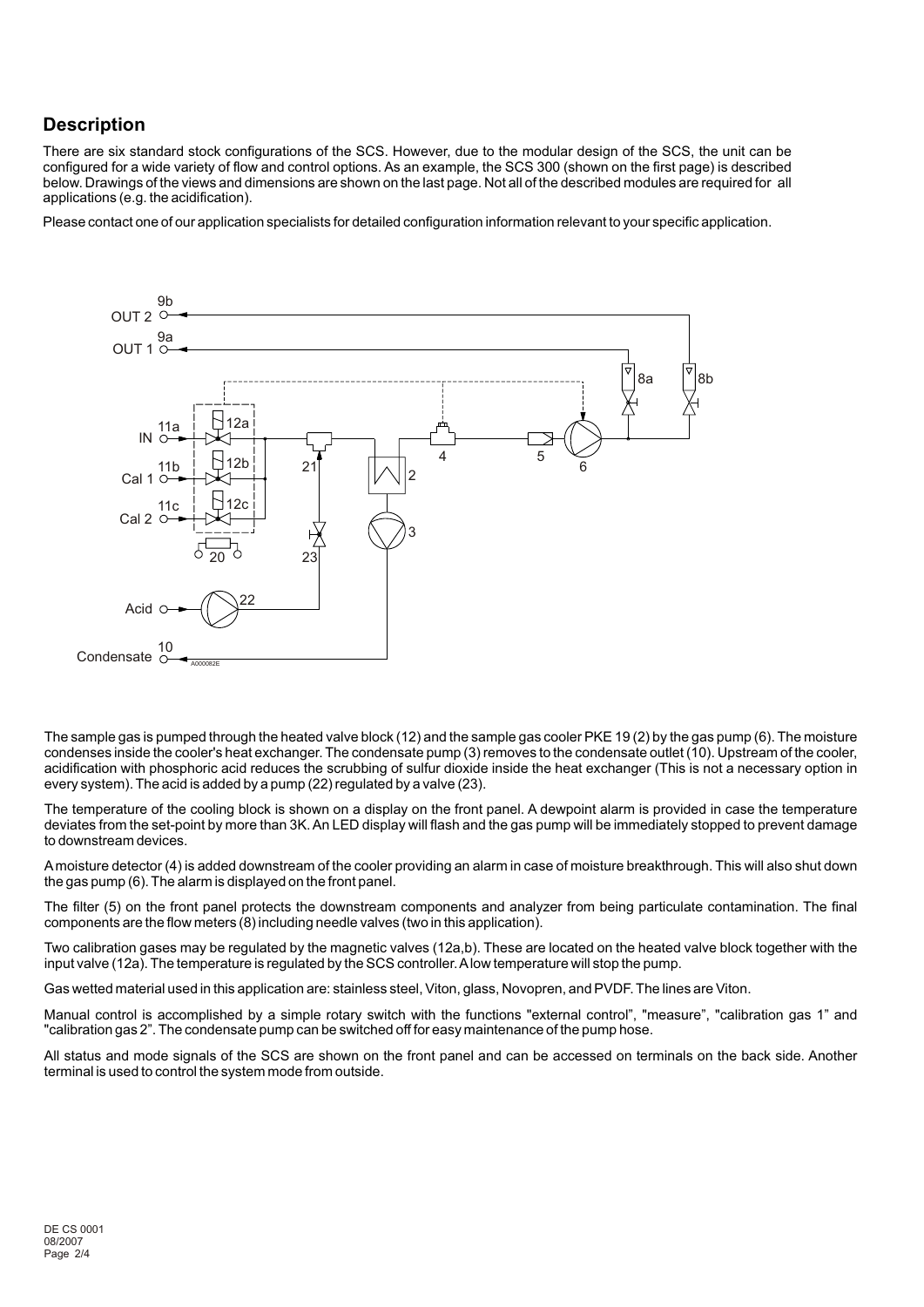## **Technical Data for the 19" Sample Gas Conditioning System SCS**

| Possible cooler modules / No. of gas streams PKE 19 / 1 stream EGK 19 / 1 stream EGK 19 / 2 stream |                                                                |                                |                                |
|----------------------------------------------------------------------------------------------------|----------------------------------------------------------------|--------------------------------|--------------------------------|
| <b>Gas paths</b>                                                                                   |                                                                |                                |                                |
| Number of gas outs / calibration gases                                                             | Depending on application                                       |                                |                                |
| Gas covered materials standard <sup>2)</sup>                                                       | Viton, PTFE, stainless steel, Novopren, PVDF, PP <sup>2)</sup> |                                |                                |
| Maximum pressure <sup>3)</sup>                                                                     | Depending on application and built-in parts                    |                                |                                |
| Gas terminals (standard)                                                                           | Hose fittings DN 4/6                                           |                                |                                |
| Standard flow rate free                                                                            | 300 l/h                                                        | 550 l/h                        | 2 x 300 l/h                    |
| With -150 mbar rel. at input<br>and +120 mbar rel at output                                        | 150 l/h                                                        | 350 l/h                        | $2 \times 150$ I/h             |
| Dead Volume approx. (dep. on application)                                                          | $85 \text{ cm}^3$                                              | 100 $cm3$                      | $70 \text{ cm}^3$ each         |
| <b>Electrical data</b>                                                                             |                                                                |                                |                                |
| Electrical control contacts                                                                        | Driven by dry contacts or common ground                        |                                |                                |
| Electrical status and mode outputs max.                                                            | 230 VAC / 150 VDC; 0.5 A; 50 VA, dry contacts                  |                                |                                |
| Power supply                                                                                       | 115 V / 60 Hz or 230 V / 50 Hz                                 |                                |                                |
| Power consumption (dep. on application)                                                            | 200350 VA                                                      | 450550 VA                      | 500600 VA                      |
| Gas cooler data                                                                                    |                                                                |                                |                                |
| Cooling power at $25^{\circ}$ C (40°C) <sup>1)</sup>                                               | 70(30) kJ/h<br>66(28) Btu/h                                    | 360(100) kJ/h<br>340(95) Btu/h | 360(100) kJ/h<br>340(95) Btu/h |
| Max. flow rate $1$ (steel / glass)                                                                 | $300$ I/h                                                      | 400 l/h                        | 2 x 200/125 l/h                |
| Max. gas inlet temperature <sup>1)</sup>                                                           | 180°C / 355°F                                                  | 180°C / 355°F                  | 180°C / 355°F                  |
| Max. inlet dew point (1 bar abs.) $1$                                                              | 65°C / 150°F                                                   | 80°C / 175°F                   | 80°C / 175°F                   |
| Ambient temperature <sup>1)</sup>                                                                  | 50°C / 120°F                                                   | 50°C / 120°F                   | 50°C / 120°F                   |
| Outlet dew point                                                                                   | Standard 5°C (41°F)<br>factory pre-adjustable 315°C (3760°F)   |                                |                                |
| Dew point stability static                                                                         | 0.2K                                                           | 0.2K                           | 0.2K                           |
| <b>General data</b>                                                                                |                                                                |                                |                                |
| <b>Dimensions</b>                                                                                  | See table below                                                |                                |                                |
| Weight (depending on application)                                                                  | 1520 kg<br>3344 lb                                             | 1520 kg<br>3344 lb             | 2530 kg<br>5566 lb             |
| Start-up time max.                                                                                 | $15 \text{ min}$                                               | $15 \text{ min}$               | $15 \text{ min}$               |

#### **Remarks:**

- 1) The maximum values depend on: the ambient temperature and therefore the available cooling power. Our application specialists can help determine the appropriate cooling module for your application..
- 2) Appropriate materials are application specific.
- 3) The pressure values depend on the selected components. Internal tubing for higher pressures is an option.